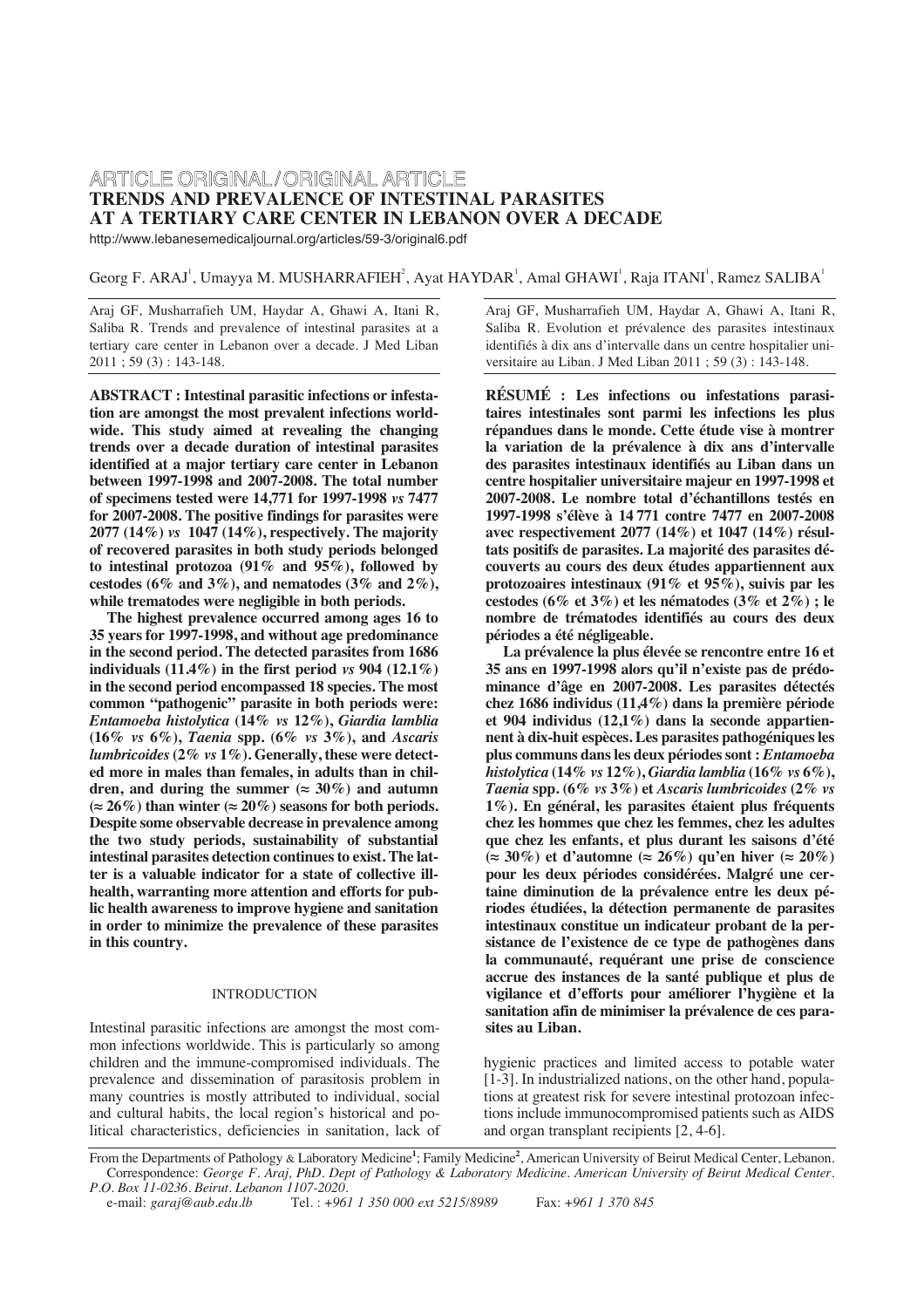Along the above noted epidemiologic and geographic risk factors and aspects, the variation in intestinal parasite prevalence has been noted among different studies from different populations, countries and geographic locations. In our region, for example, a prevalence of 29.8% was reported among household members from Nuseirat refugee camp in Gaza [7], 4.7% among refugee people in Karaj, Iran [8], and 33.8% among Saudi children in Jeddah [9].

In Lebanon few studies reported on the prevalence of intestinal parasites, revealing a wide range between 5% and 57% [10-15]. This variation in prevalence rates can be attributed to the different settings, ages and geographic areas in which the studies were done. The prevalence ranges being 3.8% to 45.3% among hospital settings.

The aim of this study was to reveal the changing trends of intestinal parasitic infections over a decade among individuals submitting stool for analysis at the American University of Beirut Medical Center, a major tertiary care center in Lebanon (AUBMC), during the periods 1997- 1998 and 2007-2008. Comparing the findings among both periods in the same setting may better shed the light on the changing prevalence of parasitic infections in this country.

#### METHODS

## **Study population**

This study analyzed all stool specimens examined for intestinal parasites from people coming to AUBMC between 1997-1998 and 2007-2008. Results of stool examination were recorded and entered along with some demographic data of individuals under study i.e. age, gender, and season.

# **Stool analysis**

Stool specimens were normally examined for intestinal parasites within 2 hours of collection. The examination took place in the parasitology section at the Department of Pathology and Laboratory Medicine at AUBMC, accredited by the College of American Pathologist (CAP). Stool specimens were first grossly checked for the presence of complete or part of adult parasites then by light microscopy using a concentration technique according to the manufacturer's instructions (Fecal Parasite Concentrator, FPC, Evergreen Scientific, Los Angeles, Ca, USA). Briefly, one spoonful of stool specimen was mixed with 9 ml of 10% formalin in a 15 ml sterile tube. The mixture

| <b>PARASITE NAME</b>                      | Number (%) Positive |           |                 |          |           |
|-------------------------------------------|---------------------|-----------|-----------------|----------|-----------|
|                                           | $(1997-1998)$       |           | $(2007 - 2008)$ |          | Value     |
| <b>PROTOZOA</b>                           |                     |           |                 |          |           |
| <b>Blastocystis hominis</b>               | 0                   |           | 178             | (17)     | <b>NA</b> |
| Chilomastix mesnili                       | 0                   |           | 5               | (0.5)    | <b>NA</b> |
| Cryptosporidium                           | 3                   | (0.1)     | 0               |          | <b>NA</b> |
| Endolimax nana                            | 298                 | (14)      | 236             | (23)     | < 0.05    |
| Entamoeba coli                            | 882                 | (43)      | 355             | (34)     | < 0.05    |
| Entamoeba histolytica                     | 294                 | (14)      | 122             | (12)     | 0.023     |
| Giardia lamblia                           | 327                 | (16)      | 67              | (6)      | 0.05      |
| lodamoeba butschlij                       | 81                  | (4)       | 31              | (3)      | 0.082     |
| <b>CESTODES</b>                           |                     |           |                 |          |           |
| Hymenolepis diminuta                      | 3                   | (0.1)     | 0               |          | <b>NA</b> |
| Hymenolepis nana                          | 10                  | (0.5)     | 3               | (0.3)    | <b>NA</b> |
| Taenia species                            | 116                 | (6)       | 27              | (3)      | < 0.05    |
| <b>NEMATODES</b>                          |                     |           |                 |          |           |
| <b>Ascaris lumbricoides</b>               | 42                  | (2)       | 14              | (1)      | <b>NA</b> |
| <b>Enterobius vermicularis</b>            | 12                  | (0.6)     | 1               | (0.1)    | <b>NA</b> |
| <b>Hook worm</b>                          | 1                   | (0.05)    | 1.              | (0.1)    | <b>NA</b> |
| <b>Strongyloides stercoralis</b>          | 3                   | (0.1)     | 5               | (0.5)    | <b>NA</b> |
| Trichuris trichiura                       | 4                   | (0.2)     | 0               |          | <b>NA</b> |
| <b>TREMATODES</b>                         |                     |           |                 |          |           |
| Dicrocoelium dentriticum                  | 0                   |           | 2               | (0.2)    | <b>NA</b> |
| <b>Fasciola hepatica</b>                  | 1                   | (0.05)    | 0               |          | <b>NA</b> |
| TOTAL NUMBER OF PARASITES/PATIENTS TESTED |                     | 2077/1686 |                 | 1047/904 |           |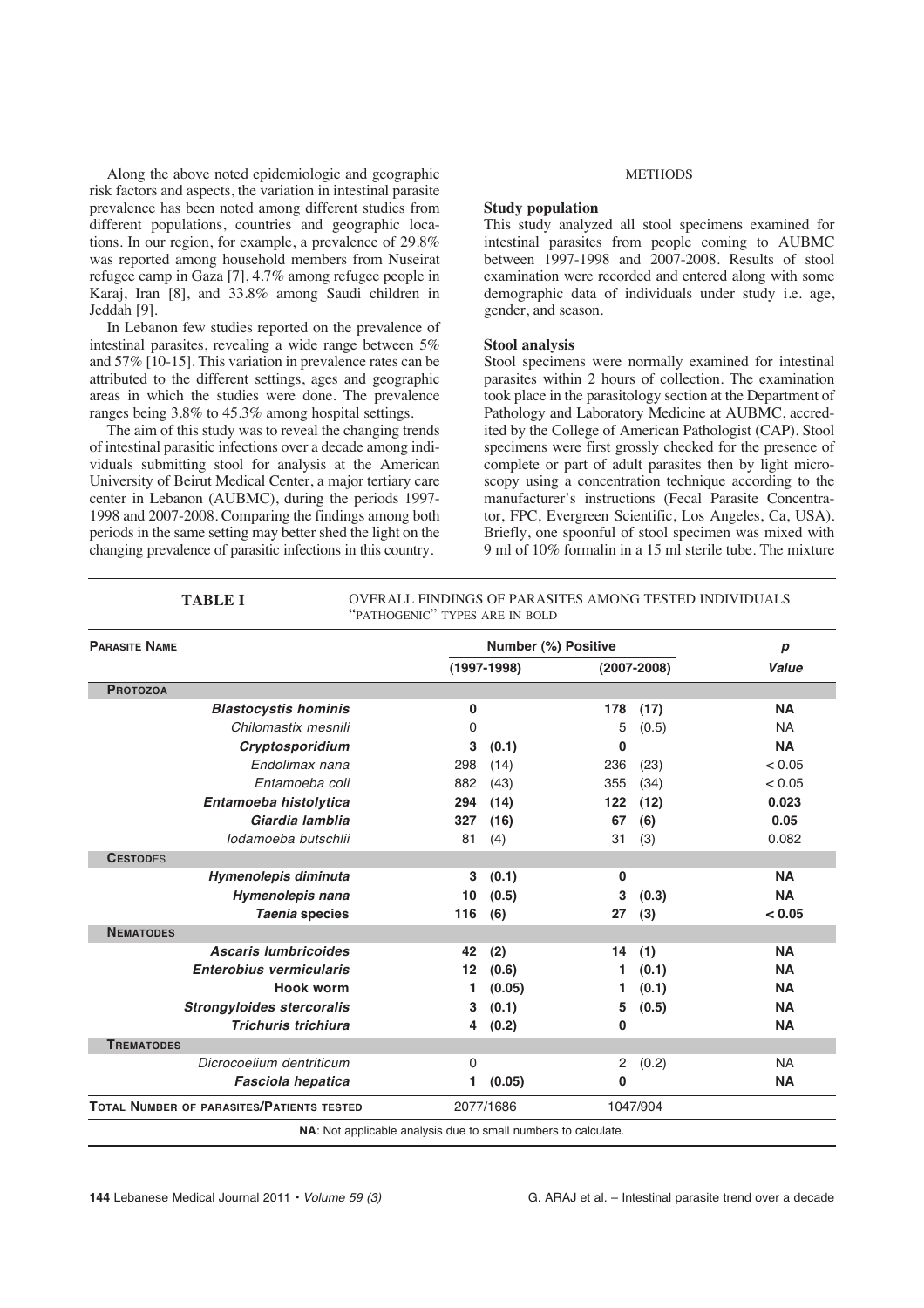was kept at room temperature for 30 minutes for fixation. Three drops of Triton X-100 (surfactant) were added, followed by 3 ml of ethyl acetate to dissolve fat and reduce the bulk of stool. The mixture was transferred to a 15 ml centrifuge tube through the FPC strainer attached to the tube. This FPC strainer has a precision molded filter matrix (0.6 x 0.6 mm holes) that allows helminth eggs and larvae, protozoan cysts, and coccidian oocysts to pass but will retain the coarse particulate matter (excess fecal debris). After completing this filtration step, the tube was capped and centrifuged at 2000 ppm for 10 minutes. The supernatant was decanted, and 3 drops of 10 ml of 10% formalin were added and mixed with the sediment. Part of the latter was transferred to a slide and examined for parasites under the light microscope. In addition "watery stool" was also examined microscopically without concentration looking for trophozoites of parasites. Coccidian parasites e.g. *Cryptosporidium* and *Isospora* were looked for using modified Acid Fact Stain [6]. The staff involved in the examination of parasites were the same during the two study periods, and each had a minimum of 15 years experience in this discipline. The FBC method used for detection of parasites was the same in both study periods.

# **Quality control**

Quality control measures include proficiency challenges on regular basis by the CAP through the examination of unknown specimens. Moreover, each new lot of reagents is checked with a known stock of positive stool specimens for intestinal parasites.

# **Statistical analysis**

A computer program, Minitab 15, was used for data analysis. The descriptive data was given in mean ± standard deviation (SD). Test and confidence interval for proportions and Fischer's exact test were used for the analytical assessment. The differences were considered to be statistically significant when the *p*-value obtained was less than 0.05.

**TABLE II** 

#### RESULTS

The overall findings among tested specimens in this decade comparative intestinal parasites for the two study periods 1997-1998 versus 2007-2008 revealed the following • total number of tested specimens : 14,771 *vs* 7477 • positive parasite findings among these specimens : 2077 (14%) *vs* 1047 (14%). These detected parasites were recovered from 1686 (11.4%) *vs* 904 (12.1%) individuals, encompassed 18 species as shown in Table I where the pathogenic ones are marked in bold font. The majority of recovered parasites in both study periods belonged to intestinal protozoa constituting 91% in 1997-1998 and 95% in 2008-2009. Cestodes represented 6% and 3%, nematodes 3% and 2%, and trematodes were negligible in both periods (Table I).

Excluding the duplicate parasites, the findings recovered among males and females from the 1686 *vs* 904 individuals are presented and analyzed in Table II. The most common parasites in the two study periods belonged to seven species: *Ascaris lumbricoides, Endolimax nana, Entamoeba histolytica, E. coli, Giardia lamblia, Iodamoeba butschlii* and *Taenia* spp. (Table II). In addition, *Blastocystis hominis* were cited only for the study period 2007-2008, since it was not looked for in the first period (Table I). It was mostly detected among a wide spectrum of age groups ranging from 16 yrs to  $\geq$  66 yrs with a detection rate of 10%-26% among the different age brackets.

Concerning gender, generally, for the two periods *E. histolytica* and *G. lamblia* were detected more in males than females, while the opposite was found for *E. coli*. *Taenia* spp. was detected more in males for the first period only. *Ascaris* was detected in the same low frequency among males and females in both periods (Table II). Comparison of the prevalence of parasites among the same gender in the two study periods showed that significantly higher prevalence of parasites was observed among males in the period 1997-1998 *vs* 2007-2008 for *E. coli*, *G. lamblia*, and *Taenia* spp., while almost similar prevalence was noted for *Ascaris*, *E. histolytica* and *I. butschlii*.

| ТАВLЕ П               |                          | COMPARISON OF PARASITES PREVALENCE BASED ON GENDER |           |                           |                           |           |  |  |  |  |
|-----------------------|--------------------------|----------------------------------------------------|-----------|---------------------------|---------------------------|-----------|--|--|--|--|
|                       |                          | Number (%) Males                                   |           | Number (%) Females        |                           |           |  |  |  |  |
| <b>PARASITE</b>       | 1997/8<br>$(n = 1048)^a$ | 2007/8<br>$(n = 523)^{a}$                          | p value   | 1997/8<br>$(n = 638)^{a}$ | 2007/8<br>$(n = 381)^{a}$ | p value   |  |  |  |  |
| Ascaris lumbricoides  | 21(2)                    | 7(1.3)                                             | NA        | (3)<br>17                 | (1.6)<br>6                | NA.       |  |  |  |  |
| Endolimax nana        | 130 (12)                 | 122 (23)                                           | < 0.05    | 108(17)                   | (23)<br>88                | 0.052     |  |  |  |  |
| Entamoeba coli        | 424 (40)                 | 152 (29)                                           | < 0.05    | 299 (47)                  | 154<br>(40)               | 0.051     |  |  |  |  |
| Entamoeba histolytica | 134 (13)                 | 65 (12.4)                                          | 0.42      | 53 (8)                    | 29(8)                     | NA.       |  |  |  |  |
| Giardia lamblia       | 206 (20)                 | 45 (8.6)                                           | < 0.05    | 98 (15)                   | 18 (5)                    | < 0.05    |  |  |  |  |
| lodamoeba butschlij   | 33(3)                    | 13(2.4)                                            | <b>NA</b> | 16(3)                     | 7(1.8)                    | <b>NA</b> |  |  |  |  |
| Taenia spp.           | 80(8)                    | 16<br>(3)                                          | < 0.05    | 30(5)                     | (2.1)<br>8                | <b>NA</b> |  |  |  |  |

COMPARISON OF PARASITES PREVALENCE BASED ON GENDER

**a** : The differences in total numbers belonged to patients showing very small numbers of parasites from different species, as noted in Table I. **NA** : Not applicable analysis due to small numbers to calculate.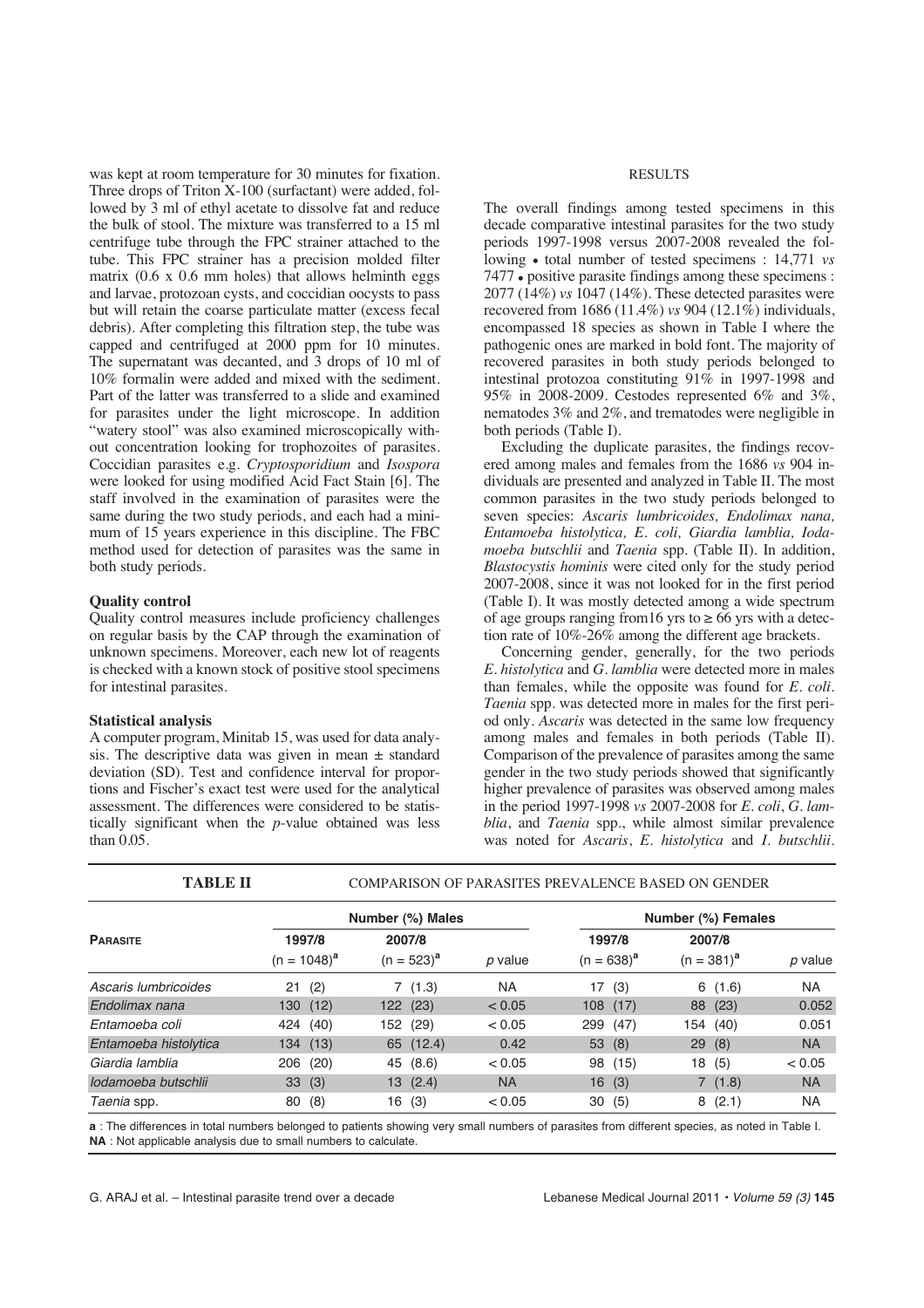|                | <b>TABLE III</b><br>DISTRIBUTION OF PROTOZOA BASED ON AGE BRACKETS |            |                |              |             |             |             |             |                |              |
|----------------|--------------------------------------------------------------------|------------|----------------|--------------|-------------|-------------|-------------|-------------|----------------|--------------|
| AGE            | Number (%) of parasites at study years                             |            |                |              |             |             |             |             |                |              |
| <b>BRACKET</b> | G. lamblia                                                         |            | E. histolytica |              | E. coli     |             | E. nana     |             | <b>Total</b>   |              |
| (yr)           | 1997/8                                                             | 2007/8     | 1997/8         | 2007/8       | 1997/8      | 2007/8      | 1997/8      | 2007/8      | 1997/8         | 2007/8       |
| $\leq 5$       | 19(6)                                                              | 9(14)      | 3(2)           | 0            | 3(0.4)      | 3(1)        | 4(2)        | 1(0.4)      | 29(2)          | 13(2)        |
| $6 - 15$       | 41(13)                                                             | 12 (19)    | 4(2)           | $\mathbf{0}$ | 25(3)       | 5(2)        | 0           | 4(2)        | 70(5)          | 21(3)        |
| $16 - 25$      | 99 $(33)^*$                                                        | $8(13)^*$  | 43 $(23)^{*}$  | $10(11)^*$   | $170(24)^*$ | 32 $(10)^*$ | 69 $(29)^*$ | 29 $(14)^*$ | 381 $(26)^*$   | 79 (12)*     |
| 26-35          | $79(26)$ *                                                         | $10(16)^*$ | 72 (39)*       | $21 (22)^*$  | $221(31)^*$ | 58 $(19)^*$ | 62 (26)     | 47 (22)     | 434 $(30)^{*}$ | 136 $(20)^*$ |
| 36-45          | 38(13)                                                             | 10(16)     | 26(14)         | 23(24)       | 115(16)     | 51(17)      | 27(11)      | 35(17)      | 206(14)        | 119 (18)     |
| 46-55          | 15(5)                                                              | 7(11)      | 20(11)         | 20(21)       | 83 (11)     | 58 (19)     | 35(15)      | 36(17)      | 153(11)        | 121 (18)     |
| 56-65          | 9(3)                                                               | 4(6)       | 14(7)          | 12(13)       | 82 (11)     | 40 (13)     | 27(11)      | 36(17)      | 132(9)         | 92 (14)      |
| $\geq 66$      | 4(1)                                                               | 3(5)       | 5(3)           | 8(9)         | $24(3)^*$   | 59 $(19)^*$ | 14(6)       | 22(10)      | 47 $(3)^*$     | $92(14)^*$   |
| <b>Total</b>   | 304 $(21)^*$                                                       | 63 $(9)^*$ | 187(13)        | 94 (14)      | 723 (50)    | 306(45)     | 238 (16)    | 210(31)     | 1452 (100)     | 673 (100)    |

*\** Indicates (<sup>p</sup> < 0.05) for the detected parasites among the two study periods, the others did not show significant difference OR inaccurate analysis due to small numbers.

NOTE: *I. butschlii* was excluded as it showed very small numbers in both periods.

Among females, *G. lamblia* was significantly more detected in 1997-1998 *vs* 2007-2008, while *E. nana* was significantly more detected in 2007-2008 *vs* 1997-1998. The other parasites were generally of low prevalence among females in the two periods and could not be analyzed for statistical significance (Table II).

The distribution of intestinal protozoa findings based on age brackets for the two study periods are presented in Table III. In the first study period (1997-1998) the highest prevalence of parasite occurred among ages 16 and 35 years. In the second period (2007-2008), the detected parasites spanned over a wide range without predominance at any age bracket, notably from age 16 and above. Overall, and in both periods, adults showed more prevalence of parasites than children. Among the age group of 16-35 years, a general significant decrease in the prevalence of protozoan parasites was observed in 2007-2008 compared to 1997-1998. Interestingly, in the first study period (1997-1998), the higher prevalence of parasites was observed as compared to the 2007-2008 study period from childhood up to 35 years. This, however, was reversed whereby in the second study period the prevalence of parasites was higher for ages 36 and above compared to the first one (Table III).

Combination of parasites in the same specimen (polyparasitism/mixed,  $\geq 2$  parasites) was encountered in 11% of individuals (190 of 16860) in 1997-1998 and in 8% of individuals (69 of 904) in 2007-2008. These combinations mostly consisted of "pathogenic" plus "commensal", and "commensal plus commensal" with least encounter of "pathogenic plus pathogenic" parasites.

The seasonal distribution of parasites *vs* tested individuals did not show significant difference among the two study periods. However, significant differences (*p* < 0.05) were noted between the summer ( $\approx 30\%$ ) and the autumn  $(\approx 26\%)$  seasons *vs* the winter  $(\approx 20\%)$  season for both study periods.

# DISCUSSION

The overall 14% prevalence rate of intestinal parasitic infections for both study periods, reflects the relatively high sustainability of recovered parasites over the 10-year span of time for these studies from the same major tertiary care institution in Lebanon. This rate falls within the 3.8% to 57.8% rates previously reported among different populations in different studies from this country as follows: 8.45% - 45.35% among samples tested at hospital settings [10-12], 12.4% among healthy individuals applying for visas [13], 57.8% among pastry workers in North Lebanon [14], 5% among households in semi-urban North Lebanon [15], and 3.8% among patients treated at UNIFIL hospital in South Lebanon between 1993 and 2000 [11]. Such rates in no way reflect the countrywide rate, as this would require a comprehensive nationwide study employing one standardized test methodology, and known experienced individuals to examine the samples. Nevertheless, such findings point to the persistence of parasitic infections in our community, a concern that needs to be addressed.

In both study periods, 1997-1998 and 2007-2008, the most prevalent intestinal parasites encountered were the protozoa (91% and 95%), followed by cestodes (6% and 3%), nematodes (3% and 2%), with only a couple of trematodes detected. Among the protozoa, *E. coli*, *E. nana* and *Blastocystis hominis* cysts (34%, 23% and 17%, respectively). Although regarded as non-pathogenic, the presence of these intestinal protozoa indicates intense fecal-oral transmission, deficient sanitation and plausible drinking water contamination [2]. Interestingly, immunosuppression secondary to HIV contributed to high prevalence rates of *B. hominis* and *E. nana* in Zambian children [16]. *B. hominis* which is a parasite common all over the world, has been ascribed to cause different diseases including gastroenteritis, nausea, abdominal pain, ulcerative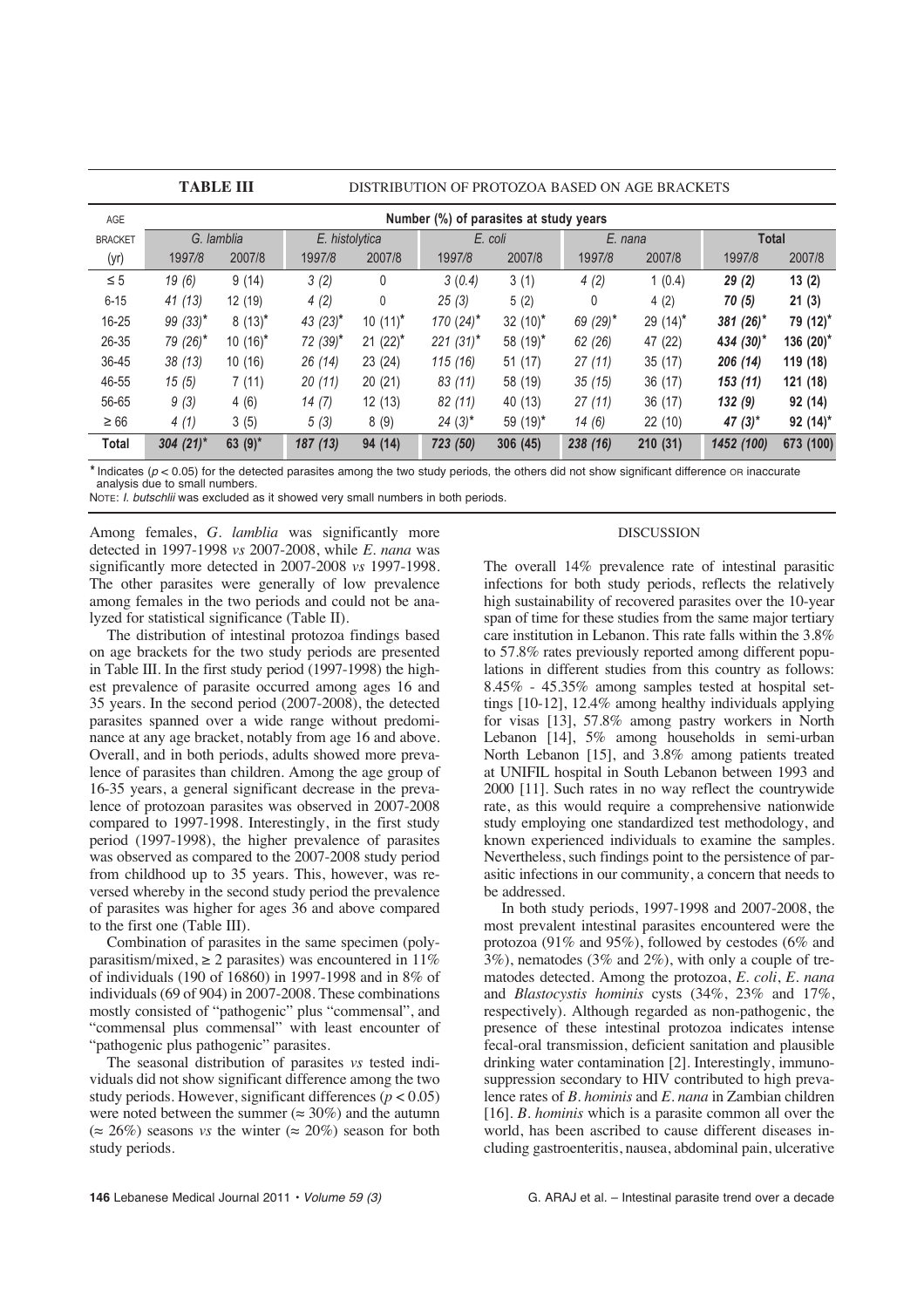colitis, eosinophilia and anemia [17]. For the last few years, emphasis on reporting *B. hominis* was requested by our gastroenterologists due to reports stressing its pathogenicity [18]. Our rate for *B. hominis* was found to be 17%, being higher than that reported from China (7.6%) and lower than those reported from Taiwan and Philippines (20.6% and 19.3% respectively) [19].

Among the "pathogenic" parasites, *G. lamblia*, and *E. histolytica* have been the most prevalent in both study periods. Although they are not serious life-threatening parasites, they are still important infectious agents due to their morbidity and mortality and the nature of the diseases they cause i.e. being recurrent and refractory to treatment [20-23]. *E. histolytica* ranked second after *G. lamblia* among the well-known intestinal parasitic pathogens. Though still high, its current prevalence is significantly lower compared to those in 1998 (12% *vs* 14%, *p* < 0.023). Such rates are still lower, for example, than the 23.7% rate reported from Morocco [24]. Concerning gender, males were more predisposed than females for this parasite during both periods. This observation is consistent with others showing gender to be an important factor for cyst production of *E. histolytica*. For example, in a study comprising 340 asymptomatic cyst passers, it was shown that males produced 6-fold more cysts than their female counterparts [25].

Consistent with the worldwide trend [1], giardiasis remains an important infection despite its significant decline in 2007-2008 prevalence compared to the 1997- 1998 study (6% *vs* 16%, *p* < 0.05). Different prevalence rates of *G. lamblia* have been reported from different geographic locations, for example, 22.3% from Morocco [25], 7.9% from Turkey [26], and  $8.1\%$  from Syria [3]. Despite variations in the prevalence of *G. lamblia* among different studies, the majority revealed higher levels in the urban area, among the poor communities, and among males. Observation among the latter gender is consistent with findings in our study. Though *G. lamblia* is not a lifethreatening parasite, nevertheless, it is still considered as the most common waterborne diarrhea-causing disease [27]. The possibility of a change in the predisposing factors to acquiring giardiasis was entertained in a recent study from Germany. This study conducted on children in kindergartens revealed no association between socioeconomic status and giardiasis [28].

*Taenia* spp. showed also a significantly decreasing trend (3%  $vs$  6%,  $p < 0.05$ ). This rate is still higher than 0.75% rate reported from Morocco [24]. Concerning gender, males were more predisposed than females in both study periods. This is different from a study on human taeniasis in Western Romania where females were among the most affected categories [29].

Seasonal variations in the prevalence of parasites occurred for both periods with increase during summer months similar to what was reported for this country [10]. In this season water availability is at its nadir in the country and the use of water for drinking and for communal swimming predominates.

The finding of 8%-11% combination of parasites (polyparasitism/mixed,  $\geq$  2 parasites) among tested individuals can reflect a marker of poor sanitation and economic conditions as well as a possible increased susceptibility to infection among these individuals.

Outbreaks of gastrointestinal diseases occur in Lebanon and are mainly due to the faecal contamination of drinking water resulting from deficiencies in water tanks and cross-connections of sewer pipes with domestic or public water [30]. Even vended water which is an alternative that Lebanese turn to when in shortage of water supply proved to cause waterborne diseases [31]. However, elevation of the sanitary measures in a region together with the improvement of both drinking and waste water facilities, as well as education of local people, contribute to the lowering of the prevalence rates [32-34].

Similar to many countries, Lebanon share the problems of both developing and developed countries. The increased public awareness regarding parasitic infections might be counterbalanced by several aspects:

1) the increasing number of immunosuppressed patients receiving chemotherapy, more registered cases of AIDS patients receiving treatment, and the escalating number of transplanted recipients in the country [35];

2) the continuous influx of expatriates and foreign workers from highly endemic areas working as households and home helpers and

3) the emergence of travel medicine in an era of marked globalization and population mix [36].

Those factors may predispose to a diversity of opportunistic parasitic infections and contribute to alterations in epidemiology. Globally, it has been reported that the prevalence of parasitic diseases depends on environmental, social and economic factors, to the extent that presence of intestinal parasites is an indicator of a vast state of collective ill-health [3, 7-8, 37].

In conclusion despite a declining trend, intestinal parasitic infections are still important public health problems in Lebanon. Strategies of control programs such as improving sanitary conditions, emphasis on health education and awareness of personal hygiene will help health authorities in this country and others to minimize and eliminate intestinal parasites infection in the community.

# **REFERENCES**

- 1. Schuster H, Chiodini PL. Parasitic infections of the intestine. Curr Opin Infect Dis 2001 ; 14 : 587-91.
- 2. Saksirisampant W, Nuchprayoon S, Wiwanitki V, Yenthakam S, Ampavasiri A. Intestinal parasitic infestations among children in an orphanage in Pathum Thai Province. J Med Assoc Thai 2003 ; 8 : 263-70.
- 3. Almerie MQ, Azzouz MS, Abdessamad MA et al. Prevalence and risk factors for Giardiasis among primary school children in Damascus, Syria. Saudi Med J 2008 ; 29 : 234-40.
- 4. Okyay P, Ertug S, Gultekin B, Onen O, Beser E. Intestinal parasites prevalence and related factors in